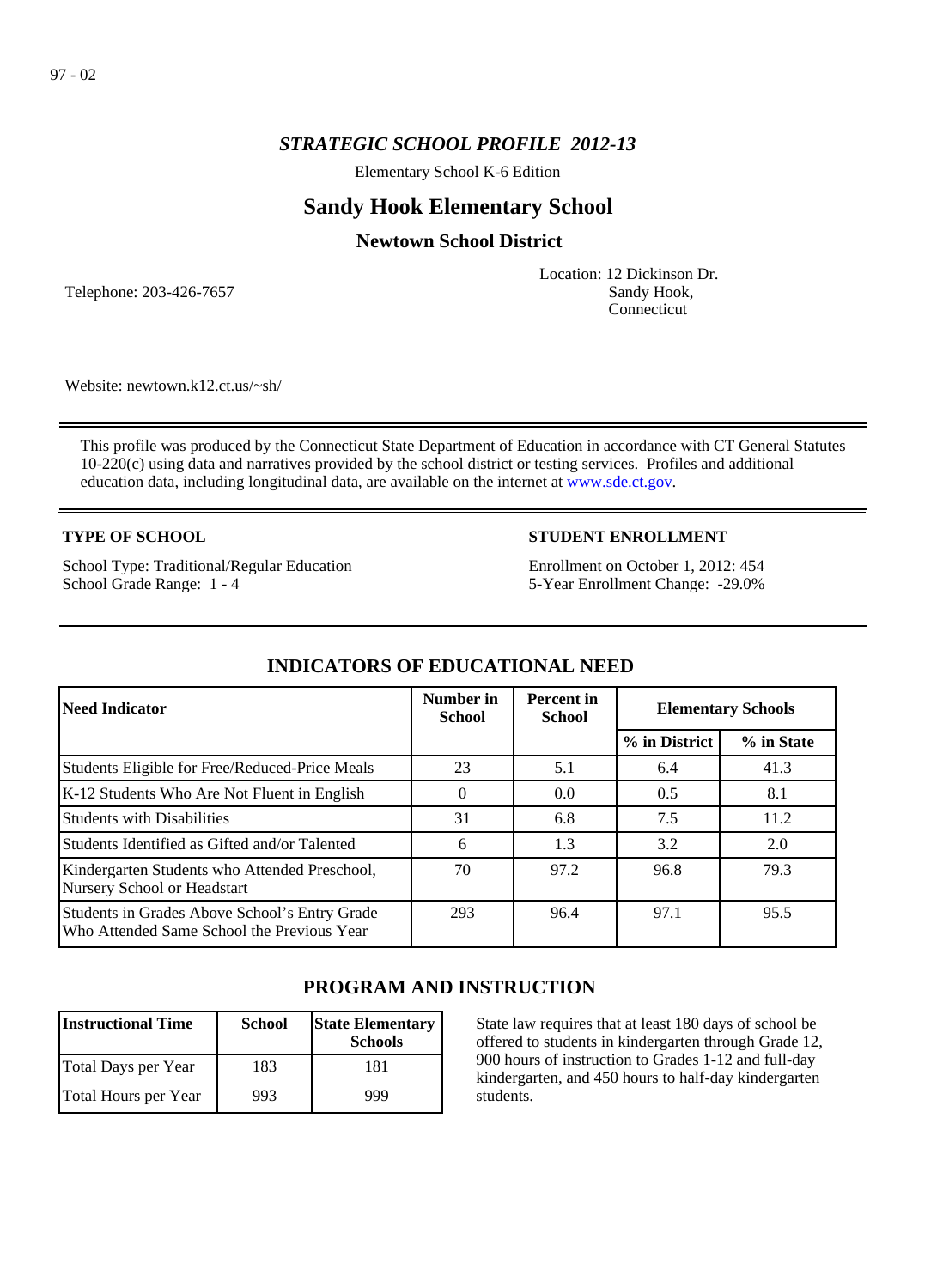| <b>Average Class Size</b> | <b>School</b> | <b>District</b> | <b>State</b> |
|---------------------------|---------------|-----------------|--------------|
| Kindergarten              | 18.0          | 14.9            | 18.9         |
| Grade 2                   | 18.8          | 17.8            | 19.8         |
| Grade 5                   | N/A           | N/A             | N/A          |

**Required Hours of Instruction Per Year in Selected Subject Areas Grade 2 School School State** 

Art 26 26 32 Computer Education 20 16 English Language Arts 550 550 485 Health 17 17 17 Library Media Skills 22 20 Mathematics 212 200 Music  $22$  32 Physical Education 50 50 39 Science 74 Social Studies 69 World Languages and the contract of the 10 and 10 and 10 and 10 and 10 and 10 and 10 and 10 and 10 and 10 and 10 and 10 and 10 and 10 and 10 and 10 and 10 and 10 and 10 and 10 and 10 and 10 and 10 and 10 and 10 and 10 and

### **World Language**

Formal instruction (at least 1 hour per week) in a world language is not offered in this school.

#### **Lunch**

An average of 30 minutes is provided for lunch during full school days.

| <b>Special Programs</b>                                                                                                 | <b>School</b> | <b>Elementary Schools</b> |              |
|-------------------------------------------------------------------------------------------------------------------------|---------------|---------------------------|--------------|
|                                                                                                                         |               | <b>District</b>           | <b>State</b> |
| % of K-12 Students in Bilingual Education Program or<br>Receiving English as a Second Language Services                 | 0.0           | 0.5                       | 8.1          |
| % of Identified Gifted and/or Talented Students Who Received<br><b>Services</b>                                         | 100.0         | 100.0                     | 79.5         |
| % of Special Education Students Attending This School Who<br>Spent Over 79% of Their Time with Their Non-Disabled Peers | 77.4          | 86.3                      | 79.2         |

#### **LIBRARY AND COMPUTERS**

Free on-line access to periodicals, newspapers, and other resources is available to all Connecticut schools through the Connecticut Digital Library at www.iconn.org.

| <b>Instructional Computers and Library</b><br><b>Materials</b> | <b>School</b> | <b>Elementary Schools</b> |              |
|----------------------------------------------------------------|---------------|---------------------------|--------------|
|                                                                |               | <b>District</b>           | <b>State</b> |
| # of Students Per Computer                                     | 3.2           | 3.4                       | 2.7          |
| % of Computers with Internet Access                            | 100.0         | 100.0                     | 98.1         |
| % of Computers that are High or Moderate<br>Power              | 100.0         | 100.0                     | 93.5         |
| # of Print Volumes Per Student*                                | 45.3          | 40.5                      | 29.7         |
| # of Print Periodical Subscriptions                            | 19            | 22                        | 10           |

\*Because a certain number of volumes are needed for a library of adequate breadth and depth, a small school may need a higher number of volumes per student.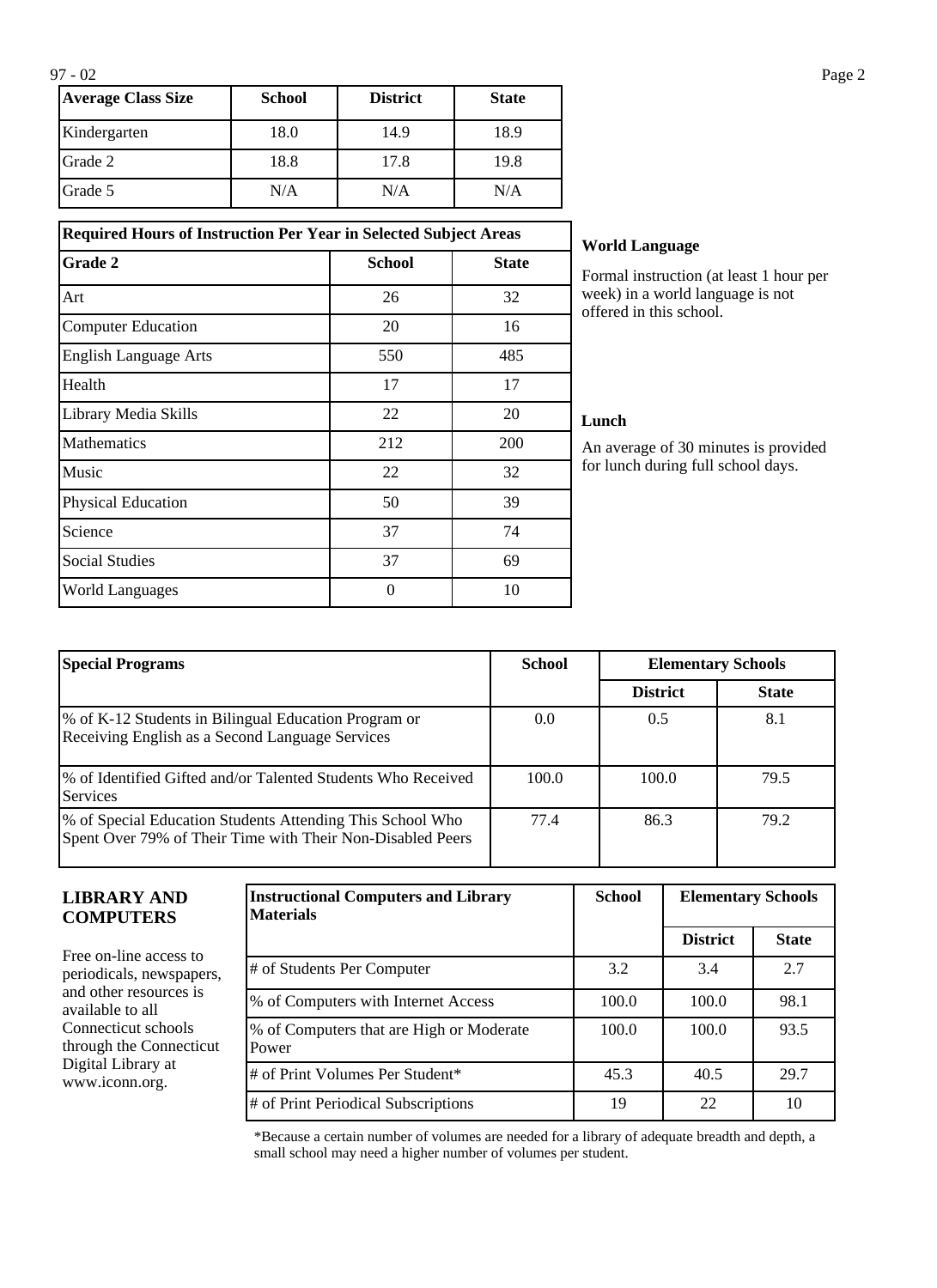97 - 02 Page 3

## **SCHOOL STAFF**

| <b>Full-Time Equivalent Count of School Staff</b>    | In the full-time                                                                |       |                                    |
|------------------------------------------------------|---------------------------------------------------------------------------------|-------|------------------------------------|
| General Education:<br>Teachers and Instructors       |                                                                                 | 30.16 | equivalent count,<br>staff members |
|                                                      | Paraprofessional Instructional Assistants                                       | 5.50  | working part-time                  |
| Special Education:                                   | <b>Teachers and Instructors</b>                                                 | 3.00  | in the school are                  |
| Paraprofessional Instructional Assistants            |                                                                                 | 12.00 | counted as a<br>fraction of        |
| Library/Media Specialists and/or Assistants          |                                                                                 | 2.00  | full-time. For                     |
| Administrators, Coordinators, and Department Chairs  |                                                                                 | 1.00  | example, a teacher                 |
|                                                      | Instructional Specialists Who Support Teachers (e.g., subject area specialists) | 3.00  | who works<br>half-time in a        |
| Counselors, Social Workers, and School Psychologists |                                                                                 | 1.00  | school contributes                 |
| School Nurses                                        |                                                                                 | 1.10  | $0.50$ to the                      |
|                                                      | Other Staff Providing Non-Instructional Services and Support                    | 16.35 | school's staff<br>count.           |

| <b>Teachers and Instructors</b>                                                  |      | <b>Elementary Schools</b> |              |
|----------------------------------------------------------------------------------|------|---------------------------|--------------|
|                                                                                  |      | <b>District</b>           | <b>State</b> |
| Average Number of Years of Experience in Education                               | 11.7 | 14.0                      | 13.7         |
| % with Master's Degree or Above                                                  | 88.9 | 91.1                      | 81.8         |
| Attendance, 2011-12: Average # of Days Absent Due to Illness or<br>Personal Time | 6.8  | 9.0                       | 9.1          |
| <sup>9</sup> % Assigned to Same School the Previous Year                         | 86.1 | 88.3                      | 84.2         |

#### **HOME AND SCHOOL COMMUNICATION AND SUPPORT**

**Teacher E-Mail Addresses:** All teachers at this school have been issued e-mail addresses. **Online Homework Information:** A portion of the school website is devoted to homepages.

The following narrative about how this school promotes and supports parental involvement was submitted by this school.

Sandy Hook Elementary School fosters a strong partnership between home and school. Parents and staff collaboratively implement over forty initiatives and family events hosted regularly throughout the year. Over three hundred parent volunteers enhance and enrich our school program through their on-going service and efforts. We recognize volunteerism in a variety of ways, such as our annual Volunteer Brunch and Library Volunteer teas. Members of the faculty and staff facilitate evening seminars on topics such as mathematical problem solving, parenting strategies, word study, and beginning literacy. Parents of children participating in support services attend individual conferences where topics such as increasing reading fluency and building self-directed learners are discussed. The principal shares information at PTA meetings on topics such as school budget, Common Core State Standards and school improvement planning. All teachers host special events such as Authors' Teas, Portfolio Conferences, a Wax Museum, the Art Show, Chorus Concerts, and Field Days that showcase student work. We incorporate family and community components into units of study including our 4th grade current events unit, 3rd grade recycling unit, and 1st grade community unit. Similarly, unified arts teachers highlight student achievements related to classroom curricula through our annual Art Show and grade level choral performances. For many years, our entire school community has engaged in a month-long shared book discussion dubbed "One School, One Read". Parents and staff work cooperatively to publish "The Connection", our weekly school newsletter, and teachers distribute monthly classroom newsletters via web pages. Archived issues of "The Connection" are posted on our school web site, which also highlights school-wide links and individual teacher web pages. Teacher web pages include timely curriculum information and helpful hints for parents and students. Homework planners are used in grades three and four as an organizational tool for students and as a means of enhancing home-school communication. Teachers and parents utilize e-mail to supplement conferences, interim progress reports, and on-going conversations. The PTA efforts enrich our school program and provide a venue for input into decision-making on vital topics. Beginning with kindergarten and new parent orientations, parents are welcomed, kept informed, and encouraged to participate in school improvement efforts. Parents and teachers collaborate to support the "Project Eagle" family-based community service club and a Gardening Club which donates produce to the local food pantry.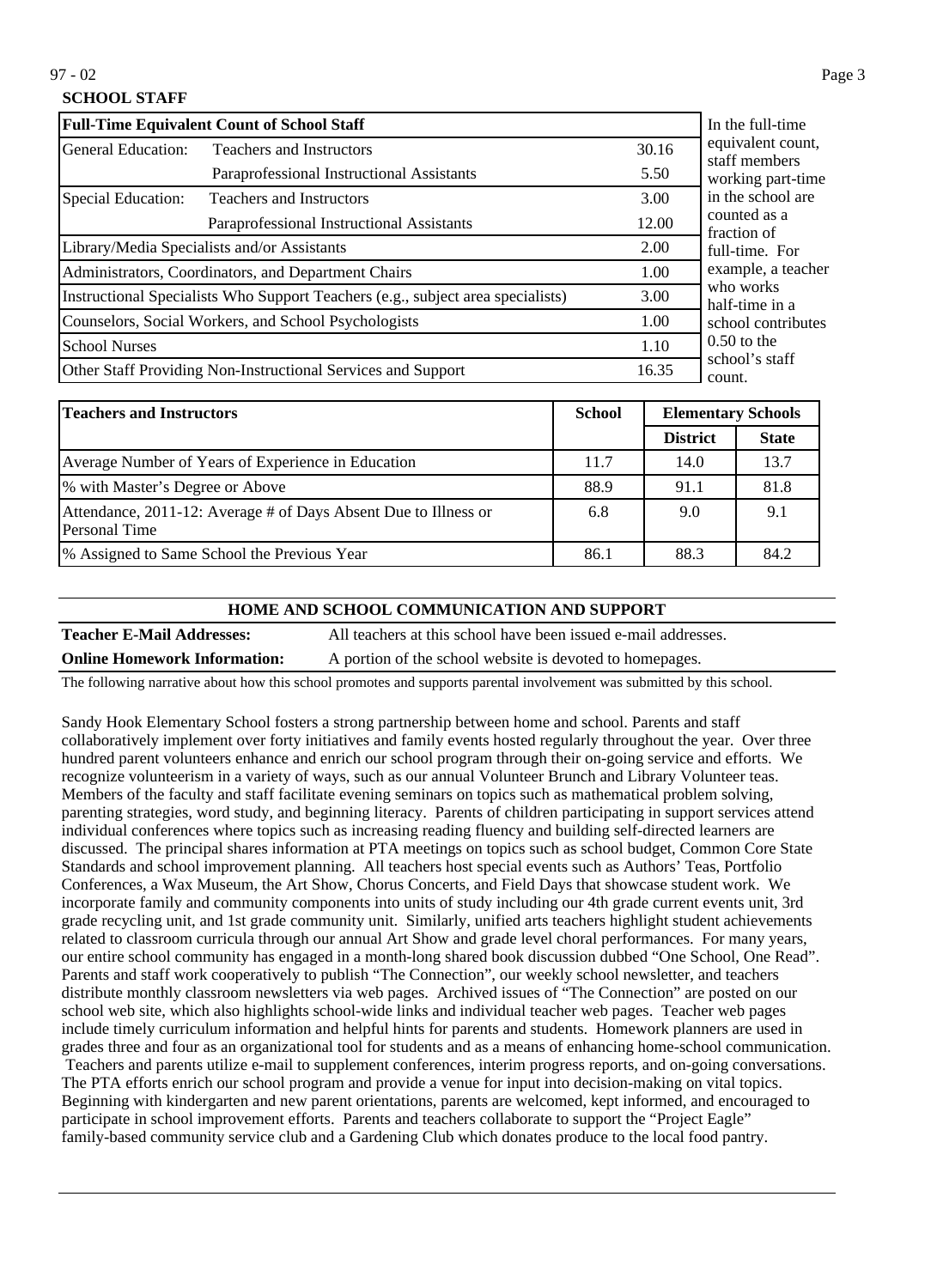| <b>Student Race/Ethnicity</b>                            |     |      |  |  |  |  |
|----------------------------------------------------------|-----|------|--|--|--|--|
| <b>Race/Ethnicity</b><br><b>Number</b><br><b>Percent</b> |     |      |  |  |  |  |
| American Indian                                          |     | 0.0  |  |  |  |  |
| Asian American                                           | 23  | 5.1  |  |  |  |  |
| <b>Black</b>                                             | 15  | 3.3  |  |  |  |  |
| Hispanic                                                 | 22  | 4.8  |  |  |  |  |
| Pacific Islander                                         | 0   | 0.0  |  |  |  |  |
| White                                                    | 389 | 85.7 |  |  |  |  |
| Two or more races                                        | 5   | 1.1  |  |  |  |  |
| <b>Total Minority</b>                                    | 65  | 14.3 |  |  |  |  |

## **SCHOOL DIVERSITY**

## 2.3% **Percent of Minority Professional Staff:**

#### **Non-English Home Language :**

2.2% of this school's students (excluding prekindergarten students) come from homes where English is not the primary language.The number of non-English home languages is 7.

## **EFFORTS TO REDUCE RACIAL, ETHNIC AND ECONOMIC ISOLATION**

Below is the description submitted by this school of how it provides educational opportunities for its students to interact with students and teachers from diverse racial, ethnic, and economic backgrounds.

Recognizing the relative homogeneity of our school community, we strive to broaden students' understanding of, and appreciation for, diversity in the American culture and around the world. All students explore a wide range of world-wide cultures and their respective contributions to society through units such as Passport Through the Arts, Wax Museum, and World Water Crisis. Literature studies include a rich variety of authors, characters, and themes. Families share customs, traditions, and descriptions of their unique backgrounds through a variety of presentations in our K-4 classrooms. We offer a comprehensive K-4 cultural arts program featuring artists and performers of diverse backgrounds. Our school community enthusiastically supports several community projects such as our town-sponsored Adopt a Family, Jump Rope for Heart, Turkey Trot, the 100th Day Celebration, and collections for our local food pantry. We recognize the service of veterans through our annual Veteran's Day celebration. Through a Responsive Classroom approach, Sandy Hook School develops a community of interdependent learners by teaching and reinforcing the skills and abilities needed to enable our students to become responsible and caring global citizens.

# **STUDENT PERFORMANCE AND BEHAVIOR**

| <b>Physical Fitness: %</b><br><b>Reaching Health Standard</b><br>on All Four Tests* | <b>School</b> | <b>District</b> | <b>State</b> | % of Schools in State with<br><b>Equal or Lower Percent</b><br><b>Reaching Standard</b> |
|-------------------------------------------------------------------------------------|---------------|-----------------|--------------|-----------------------------------------------------------------------------------------|
| <b>IGrade 4</b>                                                                     | 78.9          | 76.6            | 52.0         | 92.6                                                                                    |
| <b>IGrade 6</b>                                                                     | N/A           | N/A             | N/A          | N/A                                                                                     |

\*Includes tests for flexibility, abdominal strength and endurance, upper-body strength and aerobic endurance.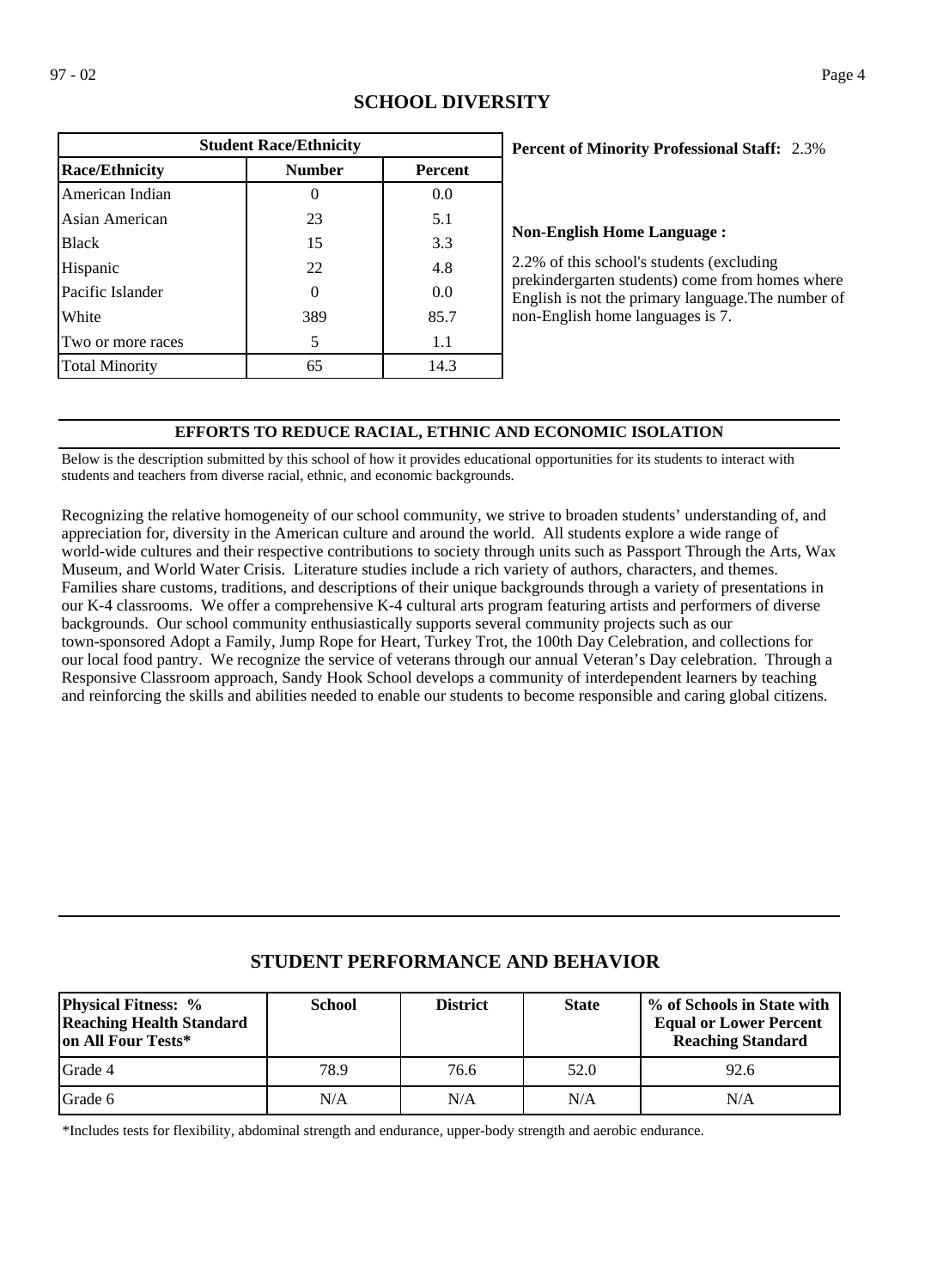| <b>Grade and CMT Subject</b><br>Area | <b>School</b> | <b>District</b> | <b>State</b> | % of Schools in State<br>with Equal or Lower<br><b>Percent Meeting Goal</b> | These results reflect<br>the performance of<br>students with |
|--------------------------------------|---------------|-----------------|--------------|-----------------------------------------------------------------------------|--------------------------------------------------------------|
| Grade 3 Reading                      | N/A           | N/A             | N/A          | N/A                                                                         | scoreable tests who                                          |
| Writing                              | N/A           | N/A             | N/A          | N/A                                                                         | were enrolled in the                                         |
| <b>Mathematics</b>                   | N/A           | N/A             | N/A          | N/A                                                                         | district at the time of<br>testing, regardless of            |
| Reading<br>Grade 4                   | N/A           | N/A             | N/A          | N/A                                                                         | the length of time                                           |
| Writing                              | N/A           | N/A             | N/A          | N/A                                                                         | they were enrolled in<br>the district. Results               |
| <b>Mathematics</b>                   | N/A           | N/A             | N/A          | N/A                                                                         | for fewer than 20                                            |
| Grade 5<br>Reading                   | N/A           | N/A             | N/A          | N/A                                                                         | students are not                                             |
| Writing                              | N/A           | N/A             | N/A          | N/A                                                                         | presented.                                                   |
| <b>Mathematics</b>                   | N/A           | N/A             | N/A          | N/A                                                                         |                                                              |
| Science                              | N/A           | N/A             | N/A          | N/A                                                                         |                                                              |
| Grade 6 Reading                      | N/A           | N/A             | N/A          | N/A                                                                         |                                                              |
| Writing                              | N/A           | N/A             | N/A          | N/A                                                                         |                                                              |
| <b>Mathematics</b>                   | N/A           | N/A             | N/A          | N/A                                                                         |                                                              |

**Connecticut Mastery Test, Fourth Generation, % Meeting State Goal.** The Goal level is more demanding than the Proficient level, but not as high as the Advanced level, reported in the No Child Left Behind Report Cards.

For more detailed CMT results, go to **[www.ctreports](http://www.ctreports/)**.

To see the NCLB Report Card for this school, go to [www.sde.ct.gov](http://www.sde.ct.gov/) and click on "No Child Left Behind."

| <b>Student Attendance</b> | School | <b>District Elementary Sch.</b> | <b>State Elementary Sch.</b> |
|---------------------------|--------|---------------------------------|------------------------------|
| 1\% Present on October 1  | 96.7   | ი7                              | 96.5                         |

### **Disciplinary Offenses**

Disciplinary offenses committed by students include all serious offenses, offenses involving drugs, alcohol, or tobacco, and all incidents resulting in suspension or expulsion. In the 2011-12 school year, 4 students were responsible for these incidents. These students represent 0.8% of the estimated number of students who attended this school at some point during the 2011-12 school year.

#### **Truancy**

During the 2011-12 school year, No students qualified as truant under state statute. As these counts rely on school-level policies regarding unexcused adsences, they are not comparable between schools.

| <b>Number of Incidents by Disciplinary Offense Category, 2011-12</b> |                             |                       |  |  |
|----------------------------------------------------------------------|-----------------------------|-----------------------|--|--|
| <b>Offense Category*</b>                                             | <b>Location of Incident</b> |                       |  |  |
|                                                                      | School                      | <b>Other Location</b> |  |  |
| Violent Crimes Against Persons                                       | N/A                         | N/A                   |  |  |
| <b>Sexually Related Behavior</b>                                     | N/A                         | N/A                   |  |  |
| Personally Threatening Behavior                                      | N/A                         | N/A                   |  |  |
| Theft                                                                | N/A                         | N/A                   |  |  |
| Physical/Verbal Confrontation                                        | N/A                         | N/A                   |  |  |
| Fighting/Battery                                                     | N/A                         | N/A                   |  |  |
| <b>Property Damage</b>                                               | N/A                         | N/A                   |  |  |
| Weapons                                                              | N/A                         | N/A                   |  |  |
| Drugs/Alcohol/Tobacco                                                | N/A                         | N/A                   |  |  |
| <b>School Policy Violations</b>                                      | N/A                         | N/A                   |  |  |
| Total                                                                | 3                           | $\mathfrak{D}$        |  |  |

\* Counts by category may be suppressed to protect student privacy.